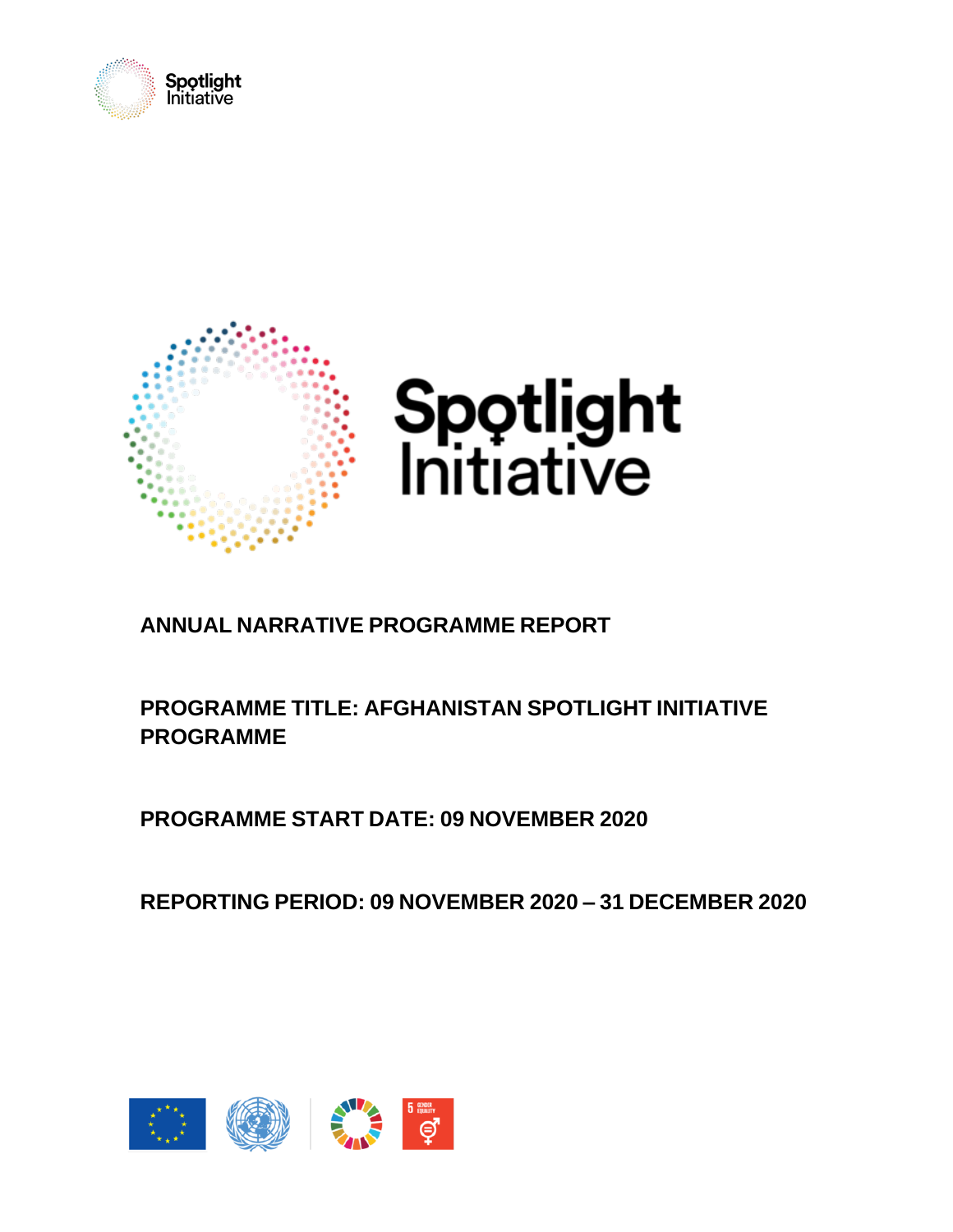

### **UPDATE REPORT: EU-UN Spotlight Programme/Afghanistan**

#### **I. Context and Country Programme Document Development**

The political, security and, therefore, operational context in Afghanistan has been fluid over the past two years, during which the Afghanistan Country Programme Document (CPD) was designed and the programme launched. Violence, conflict, and COVID-19 all conspired to delay the process as the agencies strove to create a programme that was both responsive and resilient to the context. The killing of a UNDP international colleague in Kabul in late 2019 resulted in strict security protocols limiting staff movements, particularly in Kabul. As a result, the programme's consultations on the CPD design were limited to bilateral discussions between the agencies and their counterparts in government and civil society mostly in Kabul, with the results brought into the design through the Technical Team comprised of the focal points in each of the Responsible United Nations Organisations (RUNOs). These challenges were amplified when COVID-19 hit Afghanistan in early 2020, leading to localized lockdowns, telecommuting, and reduced international presence. Consequently, the Technical Team had to shift its approach and methods of working, and to reassess modalities of engagement with partners. However, they were able to conduct consultations in the target provinces, but the process took time, due to the COVID-19 related constraints, which delayed the start of implementation.

Women and girls in Afghanistan have faced violence regardless of the environmental changes, but COVID-19 in particular magnified the violence, as a result of the disproportionate impact the pandemic had on their lives, particularly during lockdowns, including decreased access to services and increased risk of sexual and genderbased violence (SGBV) in homes where women were the caretakers of COVID-19 victims. Not only were women and girls more likely to contract the virus due to their close proximity due to care-giving to stricken family members, but the stress of shattered livelihoods, and restrictions of mobility due to lockdowns created tensions that often led to domestic violence.

At the same time, the efforts to launch the peace process while the Government also was launching its new/second iteration of the Afghanistan National Peace and Development Framework (ANPDF-2) led to limited stakeholder engagement, as all eyes were on these two processes. Strong advocacy to ensure that women's rights and gender equality were prominent in the ANPDF-2 took precedence, resulting in Women's Economic Empowerment visible in the document. Shifts in ministerial counterparts continued to be a challenge, combined with the continued restrictions surrounding meetings with counterparts. These changes resulted in new counterparts sometimes having different priorities and requiring renewed orientation and creating buy-in. In the next reporting period, the Afghanistan programme will continue to elevate the issue of violence against women and girls on the national agenda, with particular focus on bringing the Acting Minister of Women Affairs more concretely into the leadership of the Spotlight Initiative.

These factors, while not new to the country, were having increased impact, while the catalytic nature of the Spotlight Initiative needed to be leveraged, to raise greater awareness and to take advantage of rather than be hindered by COVID-19 and the ongoing political processes. In consultation with the Spotlight Initiative technical team in HQ, the Afghanistan Technical Team proposed a revision of the CPD design that would apply a COVID-19 lens to the programme, through mainstreaming awareness of the virus and its social impacts throughout the activities, as well as increasing engagement with the COVID-19 response mechanisms established by the UN Country Team and the Humanitarian Country Team, such as the Risk Communication and Community Engagement Working Group. This ensured the programme responded to the context and operational constraints and avoided

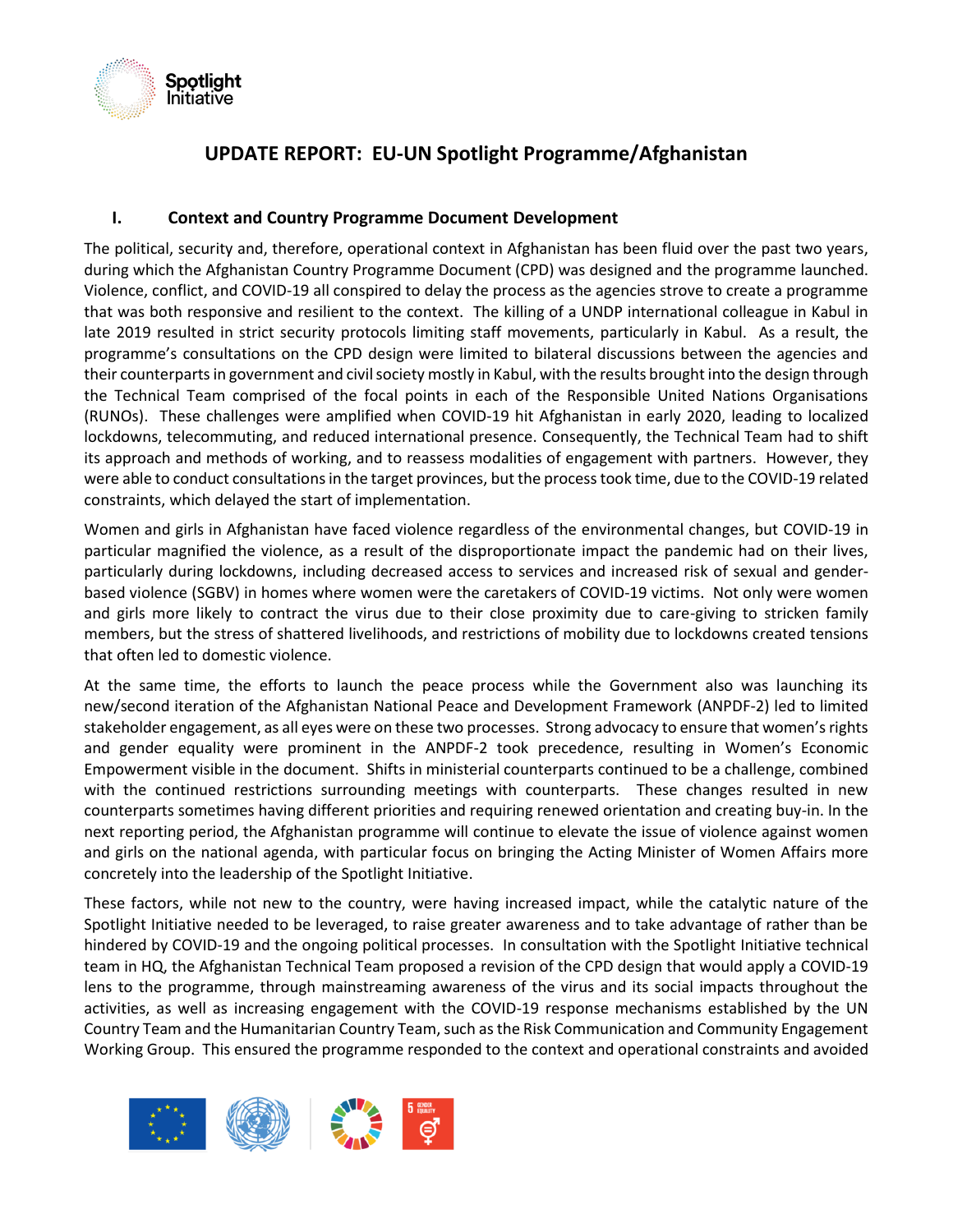

duplication, while ensuring gender was mainstreamed more strongly, thereby maintaining the principle of "leaving no one behind". The Resident Coordinator's Office (RCO) worked closely with the European Union Delegation to ensure that this new direction was acceptable to the EU, and that the programme maintained its original intention of eliminating violence against women and girls, even with this new lens.

This was successful to a great degree because, in 2020, the new RCO Team Leader accelerated engagement with the UN Technical Team and the EU Delegation focal points, to ensure there was buy-in across agencies and with the programme's key partner during the CPD finalization period. Regular meetings promoted greater awareness of the scope for integrated programming, particularly with the COVID-19 lens applied. Although there continued to be challenges for the UN technical team to connect with civil society, these were resolved by conducting a series of meetings in the three target provinces through partners. These consultations served not only to validate the design of the programme, but also to identify any emerging issues that could be integrated into the programme. With the arrival of the new Resident Coordinator, combined with the endorsement of the ANPDF-2 during the Afghanistan Conference 2020 in Geneva, the Afghanistan team accelerated the engagement of the government counterparts through the Government's own meetings on the ANPDF-2, during which the issues of women's rights, gender equality, the importance of elimination of violence against women and girls, combined with the need for increased participation of women and girls in all three of the ANPDF-2 pillars (State-building, Market-building and Peace-building) as central to social change, stability, and national development.

Although the CPD process was lengthy and faced several setbacks, it has resulted in stronger and practical engagement by and with programme partners, ensuring that Government counterparts have a better understanding of exactly how the Spotlight Initiative contributes to the Government's vision regarding women's empowerment as stated in the ANPDF-2. It is anticipated that Quarter Two of 2021 will see the official launch of the Afghanistan Spotlight Initiative Programme, following additional and focused engagement with the Ministry of Women Affairs to validate with the Acting Minister the design of the CPD.

The CPD was approved by the Spotlight Initiative Operational Steering Committee on 9 November 2020, and the funds were transferred to UN agencies in mid-December. Consequently, in 2020, the programme was focused on the foundational processes of the Spotlight Initiative, building interagency coordination within the team and strengthening partnerships with the EU, Government, and civil society. Moving forward, the programme will work to quickly recruit a full staff and accelerate implementation in 2021. The CPD was fully signed by all partners as of 07 December 2020.

#### **II. Contribution to UN Reform**

One of the key benefits of the foundational Spotlight Initiative process has been to promote amongst the RUNOs the importance of taking a multi-sectoral and interagency approach to the issue, coherently leveraging the capacity and expertise of each RUNO to deliver an integrated programme to eliminate SGBV. In particular, the Resident Coordinator leveraged his newly empowered role to ensure close cooperation across agencies throughout the CPD development process.

In order to facilitate the oversight of the technical team, a joint Spotlight Initiative UN country team (SI-UNCT) was formed, chaired by the RC and comprised of the Country Representatives of the four RUNOs and the Head of the RCO. This team meets bi-weekly to discuss strategic issues and general oversight, while also enhancing communications between the RUNOs at the representative level.

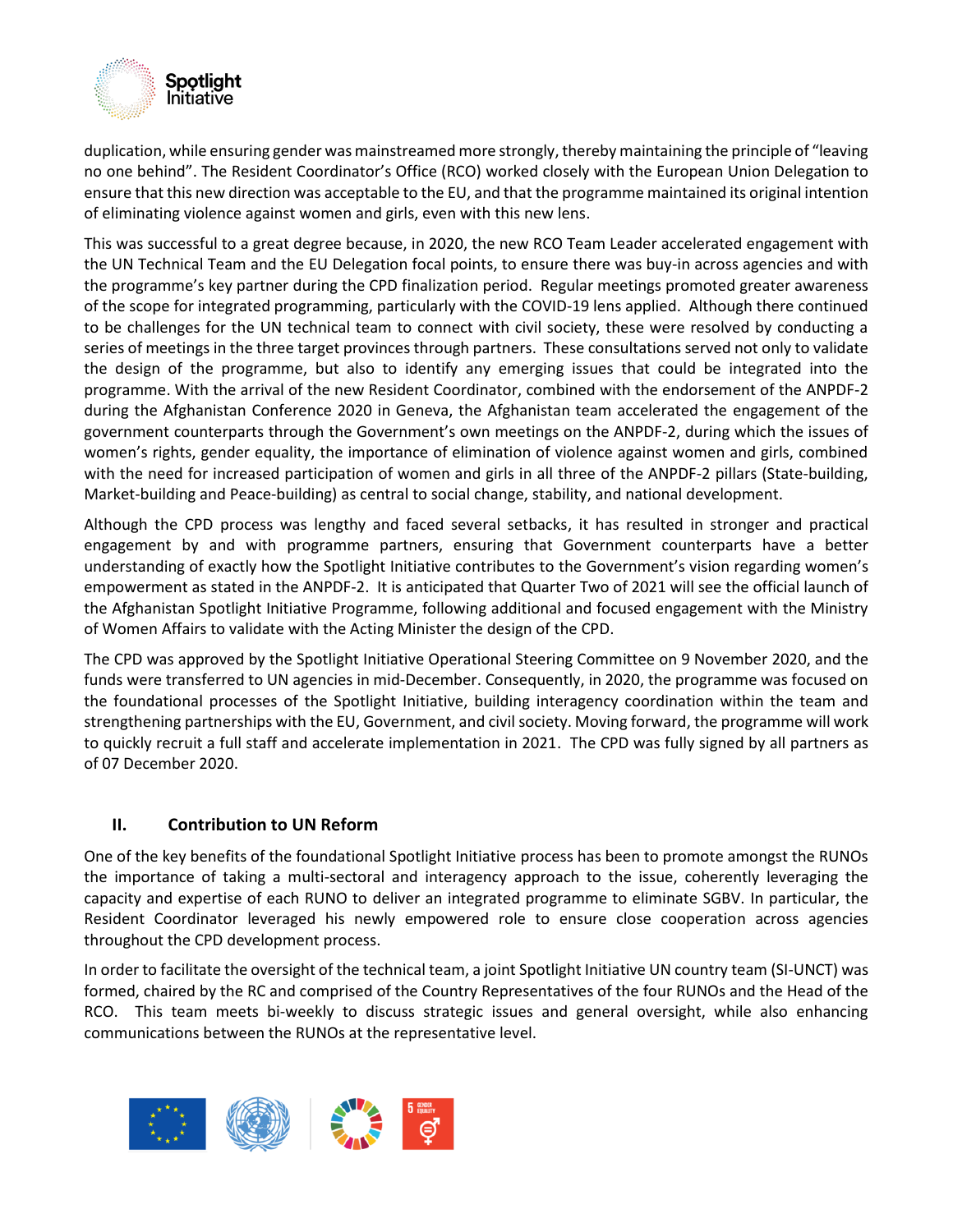

Another interagency working group is comprised of the security advisors of the RUNOs, working together to share intelligence and identify mitigation measures that will allow for the delivery of the programme, as well as advise alternatives where circumstances dictate a change of project location or modification of activities.

The Afghanistan programme hopes to serve as an example for other UN entities, as the UN country team engages in the development of the UN Sustainable Development Cooperation Framework throughout the first half of 2021, as well as for government institutions, encouraging them to take a multi-sectoral approach to women's issues in Afghanistan. More specifically, it is hoped that it will help ensure that gender is mainstreamed while the rights of women and girls are highlighted as one of the strong workstreams that links all of the Strategic Priority Areas and support to the 2030 Agenda.

#### **III. Governance Structures and Integrated Coordination Mechanisms**

The formation of the National Steering Committee (NSC) and the Civil Society National Reference Group (CSNRG) has been negatively impacted by changes in the government, with members withdrawing without replacements available. There was an effort to merge the Spotlight Initiative NSC with the NSC for the Women Peace and Humanitarian Fund (WPHF), to promote the coherence between the two initiatives, and a hybrid approach recently has been endorsed by the EU. It is hoped that the NSC and CSNRG membership will be finalized in April 2021, once all stakeholders are available to participate in the initial meeting. Similarly, it is anticipated that by the end of Quarter One 2021, there will have been a series of meetings, co-chaired by the Resident Coordinator and the Minister of Women Affairs with participation of the EU delegation in Kabul, bringing together the Deputy Ministers of the partner ministries to further deepen the cohesion of the programme with the planning of these ministries, and build towards the finalization of the National Steering Committee.

To ensure continued information sharing and coordination with the EU delegation in Kabul, bi-weekly meetings are held with the UN Technical Team and a team from the EU representing the Head of Cooperation. This has been a strong platform for consultations and consensus building on key issues in the rolling out of the programme, and it is expected to continue through the life of the programme as a technical level mechanism for addressing emergent issues swiftly, and for raising to the principals those issues that require a policy decision. It is greatly appreciated that the EU delegation colleagues have been able to join these meetings consistently and with a commitment to support the programme's implementation.

#### **IV. Recruitment**

Most of the recruitments were activated as soon as the funds were received in mid-December. The recruitments are at different stages for each entity, with most expecting to have completed the process by mid-March of 2021, although international recruitments are taking a bit longer, given the difficulty in finding candidates willing and qualified to work in the context of Afghanistan. Lack of qualified candidates as well as the intensification of security incidents, which has led to some key candidates to refuse employment offers, have required readvertisements for some entities. As a result, the RUNOs and the RCO have been filling the capacity gaps with existing personnel, to ensure that the progress of rolling out the programme is not unduly impeded.

As of end March 2021, three of the four RUNOs (UNFPA, UNDP, and UNICEF) have completed their recruitment, while recruitment of international and national positions is underway for others (UN Women), and RCO

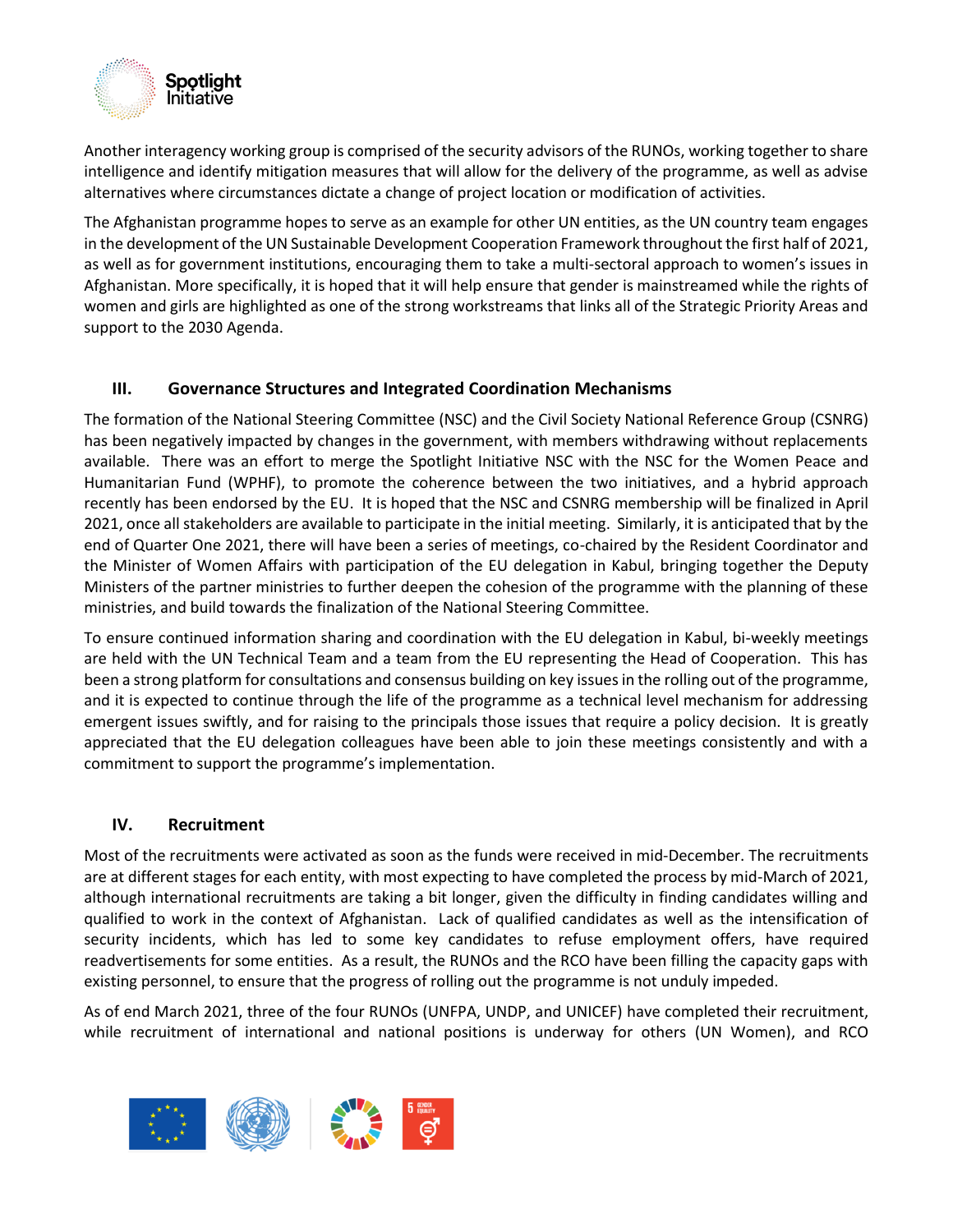

recruitment is partially complete, with readvertisement of the international post due to a last-minute rejection of the offer by the candidate.

#### **V. Procurement, contracting and implementing partner selection**

In 2020, the Afghanistan team worked together, sharing the same selection criteria, jointly selecting the programme locations, and formulating joint workplans to ensure a coherent and One UN approach, thereby allowing for the meaningful implementation of the principle of "leaving no one behind" in programming.

The RUNOs were able to swiftly identify their implementing partners, based on previous experience and partnerships. Each are providing the initial orientation for them, to ensure they have full understanding not only of the activities but the longer-term impact that is expected to be promoted by the programme. Emphasis has been placed on the local impact as well as the catalytic potential of the programme to develop models that the government and other UN entities could take forward to deepen the social change needed to eliminate violence against women and girls.

Similarly, leveraging the impact of joint awareness raising and mobilization of civil society, the RUNOs regularly share across their networks announcements for vacancies, calls for proposals for the governance mechanisms, and joint presentations for the various meetings with stakeholders.

Given the anticipated target locations, national implementing partners from civil society, and the directorates of the various ministries under the programme will be leading the initiatives. In some cases, they may be existing implementing partners, while in other locations, where a particular agency has not worked previously, new partnerships are being developed. Here are a few details for each of the RUNOs:

- For UNFPA, the implementing partners are selected and orientation meetings conducted to explain the scope of work and modality of the implementation for the Spotlight Initiative in Afghanistan and linkages to existing GBV initiatives. The annual work plan for the UNFPA related outcomes and outputs has been developed in close coordination with the implementing partners and is currently on hold pending the review and endorsement of the National Steering Committee for the entire SI.
- UNICEF has selected two CSOs with experience in gender programming in Herat through a competitive process, while the selection process for implementing partners for Paktia and Kandahar is underway. A Communications for Development (C4D) consultant has been hired to develop communication and information materials for mobilisation and awareness raising on GBV/ child marriage prevention, including available services.
- UN Women has developed a procurement, contracting and implementing partner plan, mapping all the different processes to be undertaken, in order to facilitate and fast track those processes.
- UNDP is in the process of developing Terms of References for the procurement of consultants, while the procurement of equipment for Spotlight Initiative staff, including those under the RCO, is being initiated.

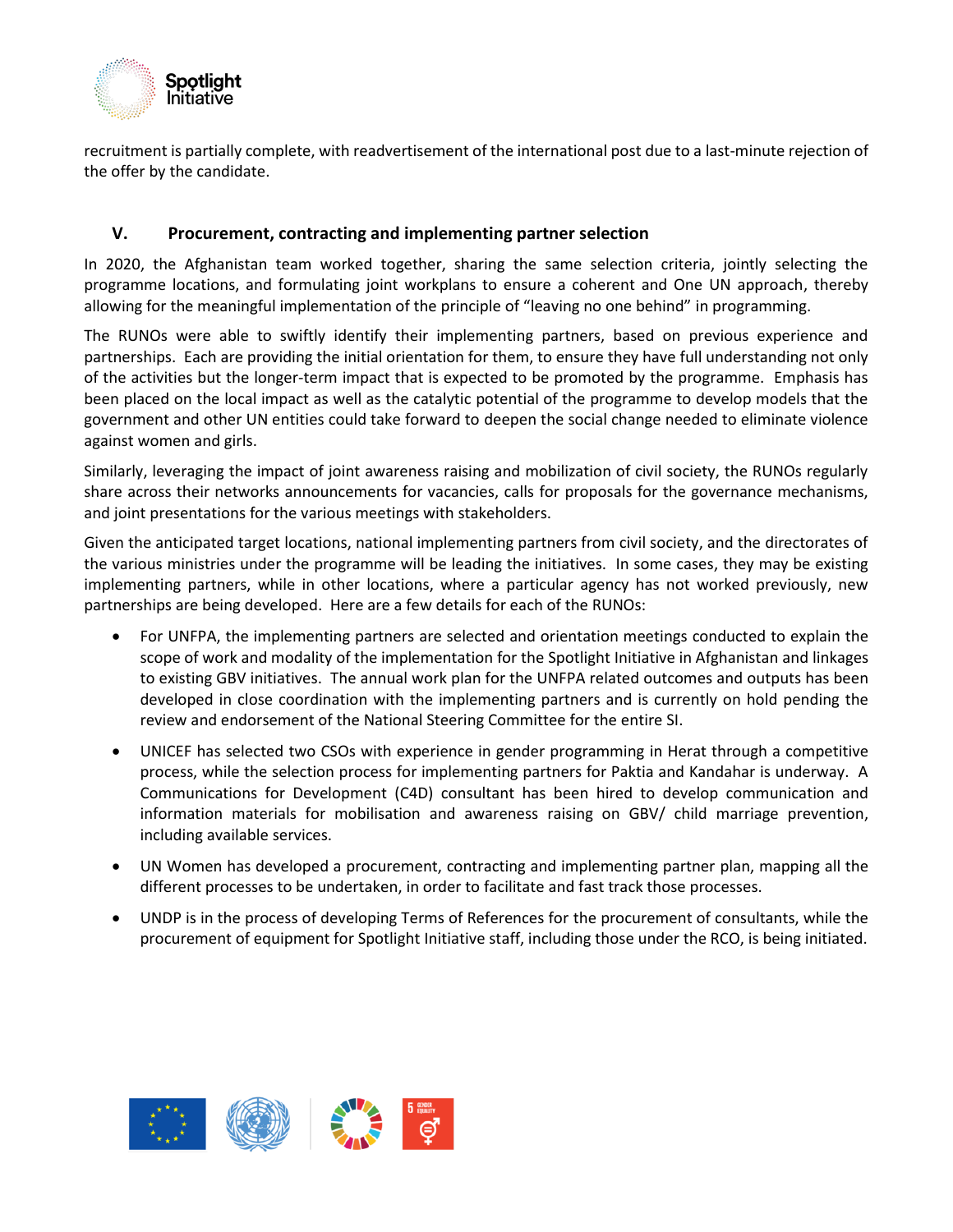

#### **VI. Initial engagement of partners**

As mentioned, in 2020, the Afghanistan team conducted bilateral consultative and orientation meetings (see Annex I for provincial meetings) with relevant counterparts in the government, including key line ministries, and with civil society members. As mentioned earlier, the platform provided by the ANPDF-2 consultations led to support from the then-Acting Deputy Minister of Finance in raising the Spotlight Initiative profile. Similarly, meetings between the RC and the First Lady were held periodically and provided insight into the potential of the programme.

Key ministry and civil society actors were consulted, including 29 women's civil society organisations and groups as well as the Ministries of Women's Affairs; Education; Public Health; Youth, and; Hajj and Religious Affairs. Provincial consultations were held in the three provinces in May 2020 to ensure localization and ownership of provincial stakeholders. It should be noted, however, that there is currently, in 2021, a request from the Acting Minister of Women Affairs to reconsider the selection of provinces, and ongoing consultations with her and the counterpart ministries are ongoing to ensure that the selection is neither overshadowed nor misinterpreted by the changing political landscape.

Towards the end of 2020, the RUNOs decided to conduct a joint field mission to introduce the programme in the target provinces, but due to the security situation, this plan has been suspended for the moment while a security assessment is being undertaken. The SI-UNCT determined that it is important to ensure "do no harm" is front and center in the roll-out of the programme, and that the programme will progress as context allows. The RUNOs also agreed to initiate the Kabul-based activities to maintain the visibility of the programme and move forward with the work on the elimination of violence against women and girls (EVAWG), despite the challenges.

A Stakeholder Meeting was convened on 01 February 2021, co-chaired by the then Deputy Minister of Finance and the RC, attended by Deputy Ministers from three of the four partner ministries, the RUNOs, and civil society representatives. This was the first time that all of the government counterparts had met on the programme, and were given the opportunity to hear each other's plans for addressing SGBV in their ministerial programming. This meeting also allowed the SI Team to present the programme, including the rationale for the selection of target provinces and the modalities of delivering the programme. It was an enlightening session for all, as each ministry was impressed with each other's presentations, and gave the Spotlight Initiative important visibility that brought support from all stakeholders. Unfortunately, the hybrid modality dictated by COVID-19 made discussions difficult at times, but the overall success was evident by the enthusiasm of the participants. A follow-up meeting was held on 03 March, with the Deputy Minister of Women Affairs co-chairing (on behalf of the Acting Minister) with the RC, and the EU delegation and counterpart ministries again in attendance. It was at this meeting that the request for revision of the target provinces was tabled.

The Spotlight Initiative was considered launched by the Government, as the programme was announced in the regional launch of the Central Asia and Afghanistan Regional Spotlight Initiative Programme on 08 December 2020. Therefore, a slightly modified local launch will be conducted in 2021 once the new Government counterparts are in place and sensitized to the programme.

#### **VII. Conduct of the baseline study**

The baseline study Terms of Reference have been finalized jointly by all the RUNOs. As UNFPA is leading this activity and the estimated cost of this baseline study was exceeding the threshold for country office approval, the TOR was shared with the UNFPA headquarter for approval. After approval from the Procurement Service Branch

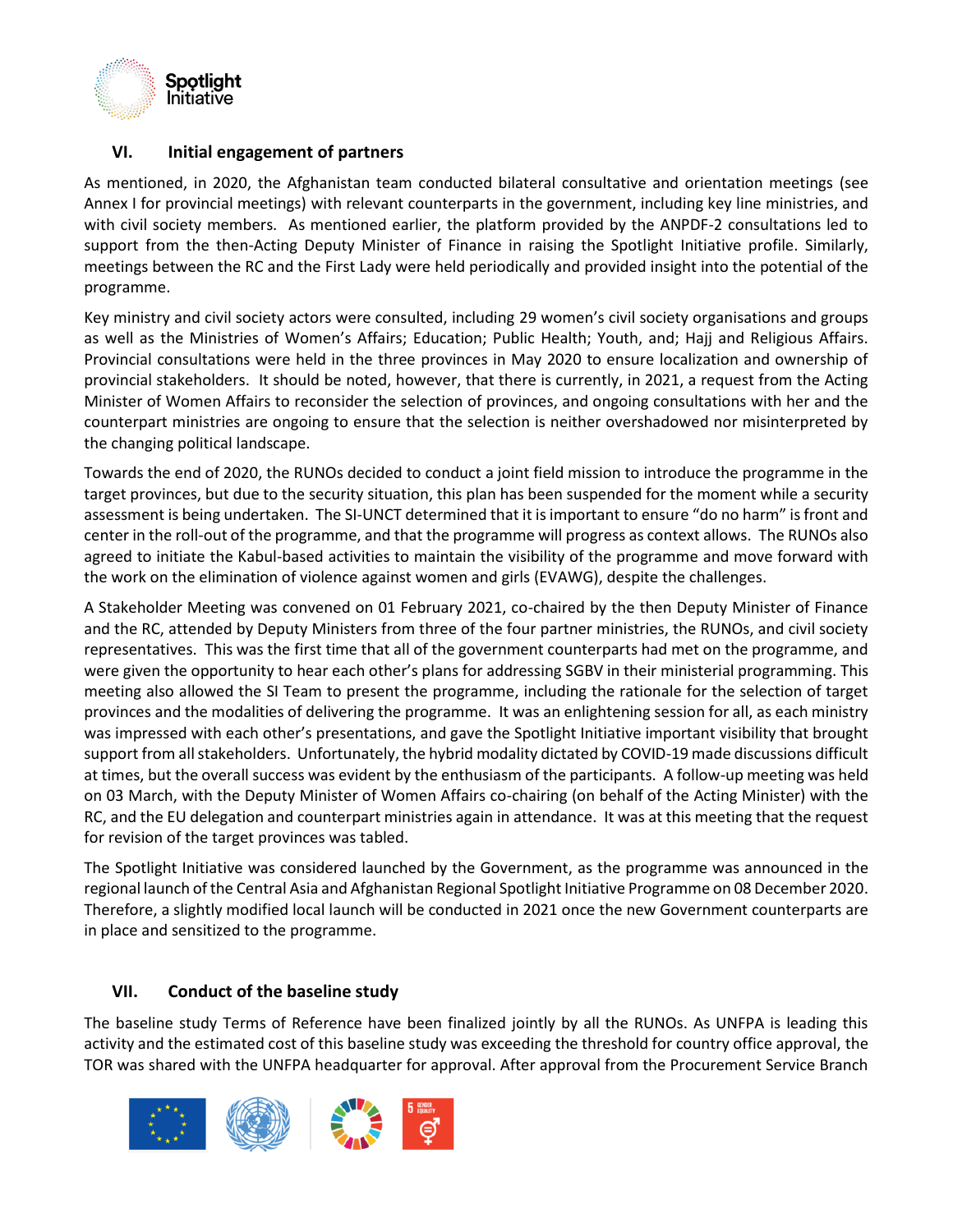

(PSB) of the headquarter, the TOR and Request for Proposal (RFP) was posted in the RUNOs' agency websites as well as the UN Afghanistan website on 20 January until 17 February 2021. A committee comprised of technical representatives from the RUNOs has been established to conduct the technical review of all the proposals submitted. After completion of the procurement procedures and signing of the contract with the selected firm, the field work will start, once risk mitigation measures are identified and in place.

#### **VIII. Challenges/mitigating measures**

A few challenges have been indicated in the preceding paragraphs, mostly reflecting the transitional environment in Afghanistan, both within the UN and the Government, as well as the changing security dynamics as the peace process unfolds. COVID-19, while undoubtedly creating challenges in terms of implementation and access, also pushed the RUNOs to assess the design of the programme through the lens of the pandemic. This led to further creative and more integrated thinking, embracing the catalytic nature of the Spotlight Initiative.

There will continue to be security challenges for the rest of the year that will stretch the capacity of the RUNOs to continue to deliver the programme. Against this background, there may be a need for flexibility to identify different target provinces, to mitigate any danger that may be faced by staff, partners and beneficiaries.

#### **IX. Next Steps**

The governance structure, notably the Civil Society National Reference Group and the National Steering Committee, will be established by April 2021 through an inclusive and open process, in line with Spotlight Initiative guidelines.

RUNOs will finalise a joint 2021 Annual Work Plan (AWP) for approval by the National Steering Committee. The AWP process will provide opportunities for the RUNOs to identify practical opportunities to work and implement jointly, utilising each other's comparative advantages. It will also provide opportunities for key stakeholders, including government and civil society organisations, to be meaningfully engaged and to guide the implementation of the Spotlight Initiative, through the NSC and CSNRG participation in the final review and endorsement of the AWP.

A joint field mission to the three target provinces is under planning to formally introduce the programme to provincial government and CSO stakeholders in the provinces. During this field mission, the Afghanistan team will also conduct provincial level planning informed by a collaborative process with provincial stakeholders. The timing of the mission will be determined once there is a new assessment of the security situation in those locations as well as the final determination with the Ministry of Women Affairs and other government partners regarding the three target provinces.